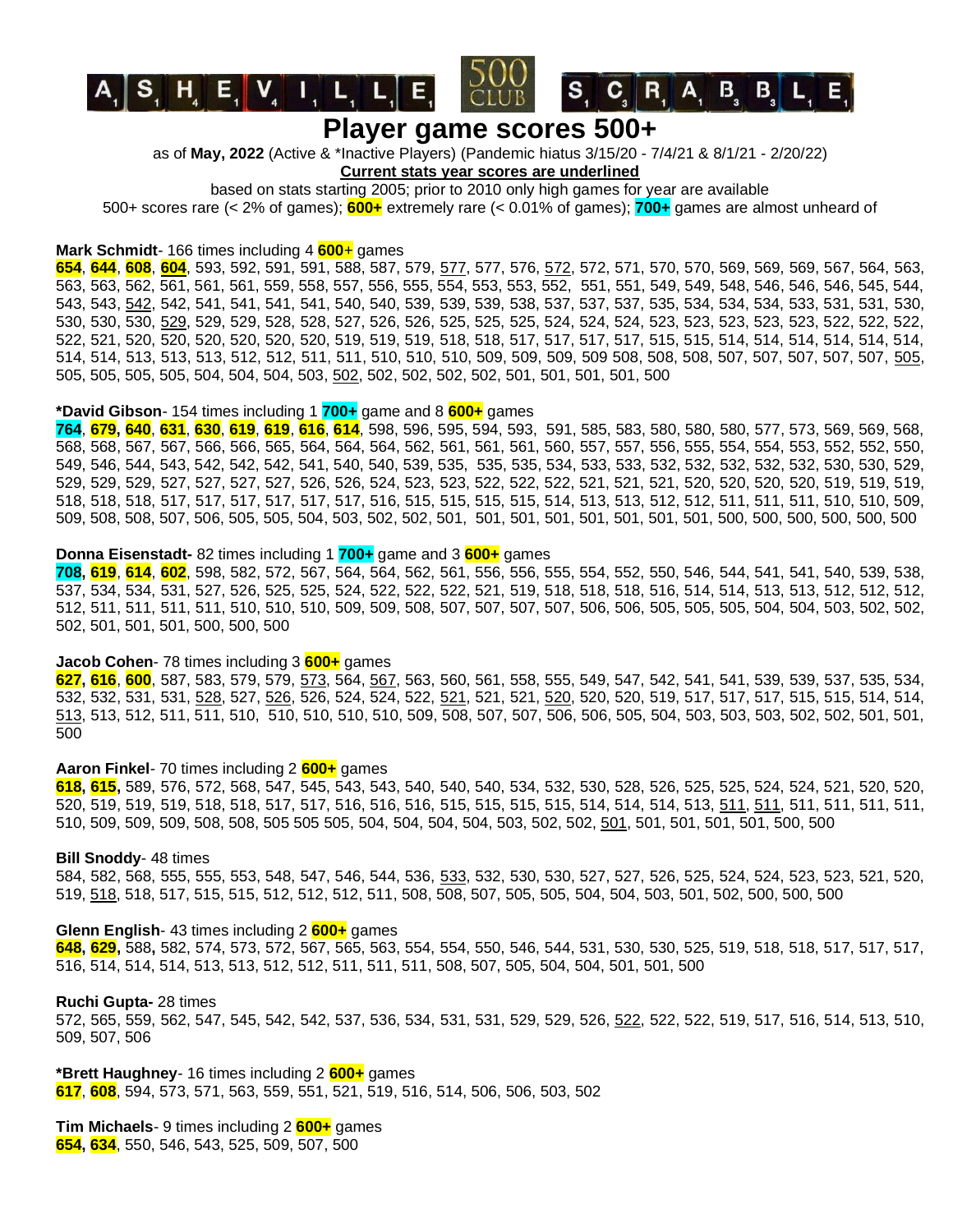



as of **May, 2022** (Active & \*Inactive Players) (Pandemic hiatus 3/15/20 - 7/4/21 & 8/1/21 - 2/20/22)

**Current stats year scores are underlined**

based on stats starting 2005; prior to 2010 only high games for year are available 500+ scores rare (< 2% of games); **600+** extremely rare (< 0.01% of games); **700+** games are almost unheard of

**Bing Rice**- 9 times including 1 **600+** game **641,** 562, 550, 535, 522, 511, 509, 506, 501

**\*JoAnn Goddard**- 9 times 582, 538, 526, 521, 512, 510, 505, 502, 500

**\*Eliza Gallagher**- 7 times 585, 545, 535, 526, 526, 511, 508

**Trish Harrop-** 5 times 586, 540, 510, 503, 501

**\*Larry Tapper**- 4 times, including 1 **600+** game **669**, 599, 569, 531

**Pat Gaboury**- 4 times 582, 530, 519, 509

**\*Grace Schmidt**- 4 times 545, 530, 526, 517

**\*Pam Mortimer**- 4 times 544, 511, 510, 507

**\*Nancy Gibson**- 4 times 538, 509, 507, 503

**D Pedroza**- 4 times 529, 520, 501, 500

**\*Deb Lambeth**- 4 times 527, 527, 515, 502

**\*Tom Wise**- 3 times 570, 549, 537

**\*Casey Comart**- 3 times 543, 517, 514

**Tom Michaels**- 3 times 543, 519, 501

**\*Rain Chamberlan**- 3 times 521, 511, 502

**\*Chad Harris**- 2 times 566, 545

**\*Denise Mahnken**- 2 times 553, 505

**Xander Youngblood-** 2 times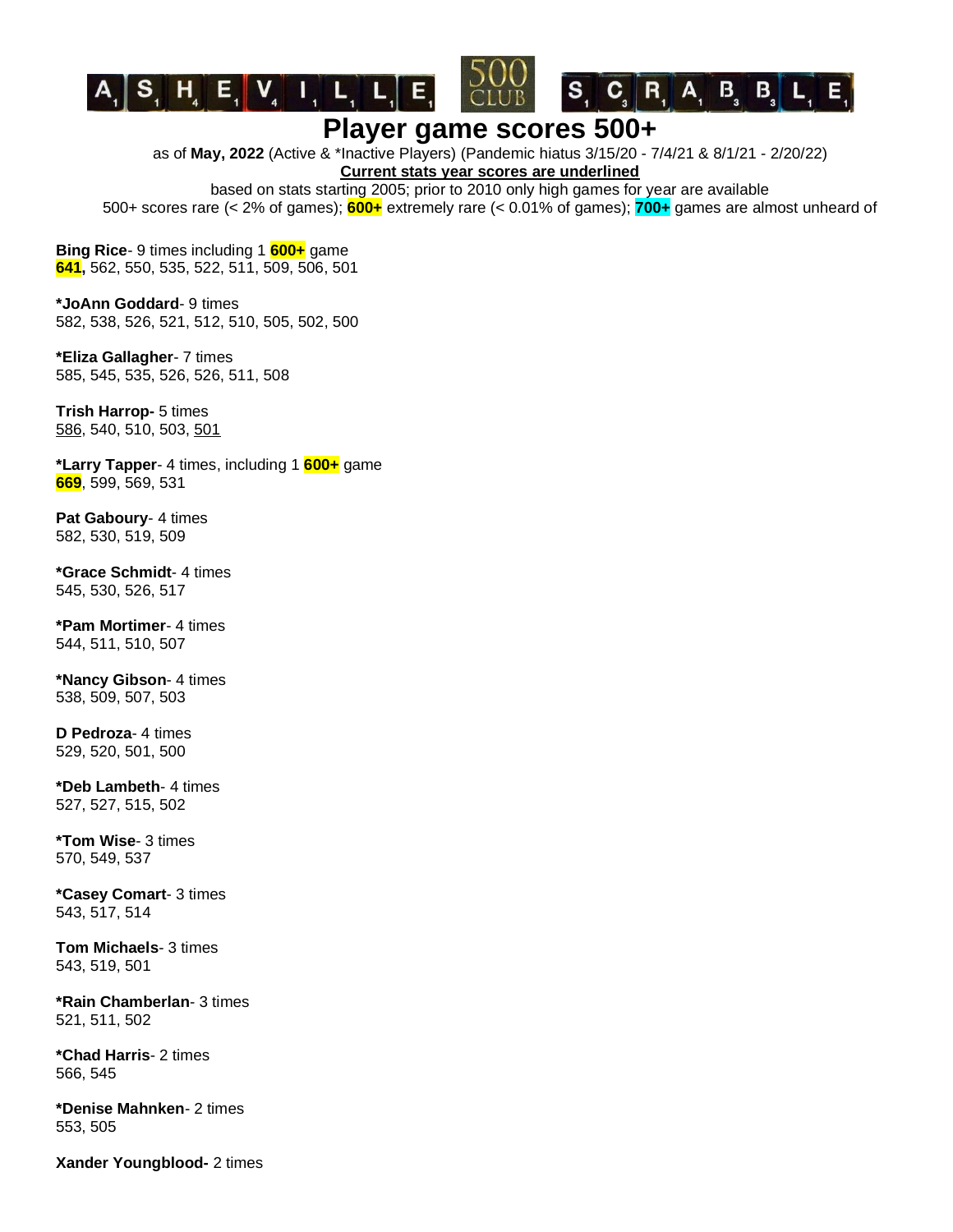

 $\begin{bmatrix} \mathbf{S} & \mathbf{C} \end{bmatrix}$ ,  $\begin{bmatrix} \mathbf{R} & \mathbf{A} & \mathbf{B} \end{bmatrix}$ ,  $\begin{bmatrix} \mathbf{B} & \mathbf{B} \end{bmatrix}$ ,  $\begin{bmatrix} \mathbf{L} & \mathbf{E} \end{bmatrix}$ 

as of **May, 2022** (Active & \*Inactive Players) (Pandemic hiatus 3/15/20 - 7/4/21 & 8/1/21 - 2/20/22)

**Current stats year scores are underlined**

based on stats starting 2005; prior to 2010 only high games for year are available 500+ scores rare (< 2% of games); **600+** extremely rare (< 0.01% of games); **700+** games are almost unheard of

531, 529

**Jay Jacoby-** 2 times 531, 501

**\*Alan Smith**- 2 times 525, 519

**\*Chuck Greene**- 2 times 515, 508

**Mike Bell**- 2 times 512, 509

**\*Ezra Cates**- 1 time, including 1 **600+** game **621**

**\*Michael Orford**- 1 time 594

**Carl Davis-** 1 time 583

**\*Keith Hagel**- 1 time 576

**\*Jeff Clark**- 1 time 548

**\*Jeremy Jeffers**- 1 time 538

**\*Ben Scott**- 1 time 524

**Carl Davis**- 1 time 523

**\*Cliff Kavara**- 1 time 512

**\*Hanna Raskin**- 1 time 509

**Raina Scura-** 1 time 506

**\*Natalie Rambeaut**- 1 time 505

**\*Martha Taylor**- 1 time 505